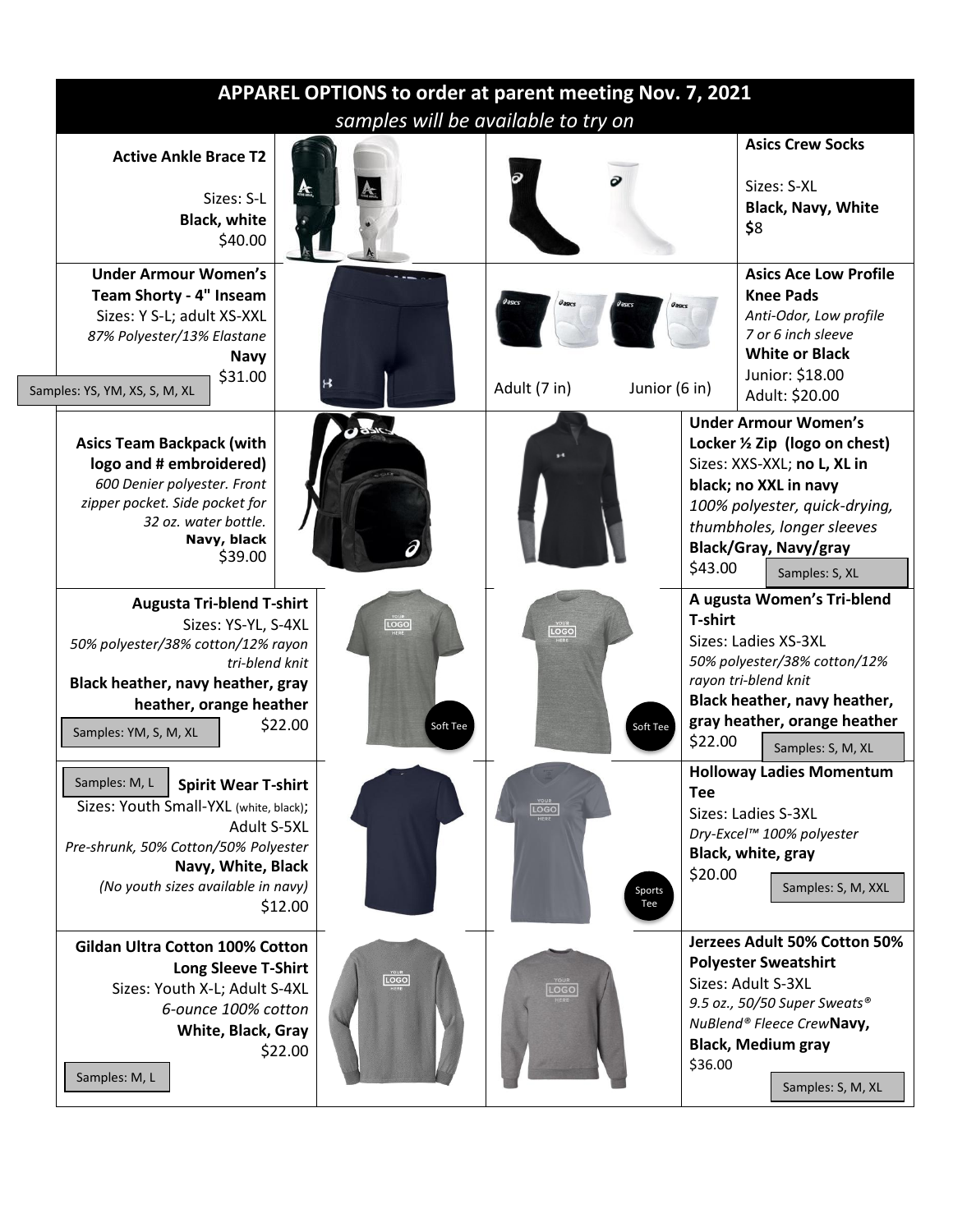| <b>Under Armour Women's Rival</b><br><b>Knit Pants</b><br>Sizes: youth XS-youth XL; Adult XS-<br>XXL, M Tall, L Tall, no large in black<br>100% polyester, internal drawcord,<br>pockets, 11" ankle zips<br>Navy, Black<br>Samples: YS, YL, S, L<br>\$55.00 |                                 | Mizuno MZ1 1/4 Zip Fleece<br><b>Pullover (embroidered logo)</b><br>on left chest)<br>Sizes: XXS-XXL (unisex sizing)<br>70% Cotton/ 30% Polyester<br><b>Beetle (light gray)</b><br>\$60.00<br>Samples: XS, S, M, XL |
|-------------------------------------------------------------------------------------------------------------------------------------------------------------------------------------------------------------------------------------------------------------|---------------------------------|--------------------------------------------------------------------------------------------------------------------------------------------------------------------------------------------------------------------|
| <b>Fox 40 Pearl Whistle</b><br>\$7.00                                                                                                                                                                                                                       | <b>Order due Sunday, Nov. 7</b> |                                                                                                                                                                                                                    |

| I<br>н |  |
|--------|--|
| ٧<br>٠ |  |

**Name: \_\_\_\_\_\_\_\_\_\_\_\_\_\_\_\_\_\_\_\_\_\_\_\_\_\_\_\_\_\_\_\_\_\_\_\_\_\_\_\_\_\_ Team/Coach: \_\_\_\_\_\_\_\_\_\_\_\_\_\_\_\_\_\_\_\_\_\_\_\_\_\_\_\_\_\_**

| Item | Color | Secondary<br>Color option,<br>just in case                            | <b>Size</b> | Qty.   | Price ea. | Price per line |
|------|-------|-----------------------------------------------------------------------|-------------|--------|-----------|----------------|
|      |       |                                                                       |             |        |           |                |
|      |       |                                                                       |             |        |           |                |
|      |       |                                                                       |             |        |           |                |
|      |       |                                                                       |             |        |           |                |
|      |       |                                                                       |             |        |           |                |
|      |       |                                                                       |             |        |           |                |
|      |       |                                                                       |             |        |           |                |
|      |       |                                                                       |             |        |           |                |
|      |       | Cash _______ Check ______ Venmo payment_<br>Venmo: @Wichita-Legacy-VB |             | TOTAL: |           |                |

*Minimum apparel requirement: Team jersey (will also need some kind of navy spandex).*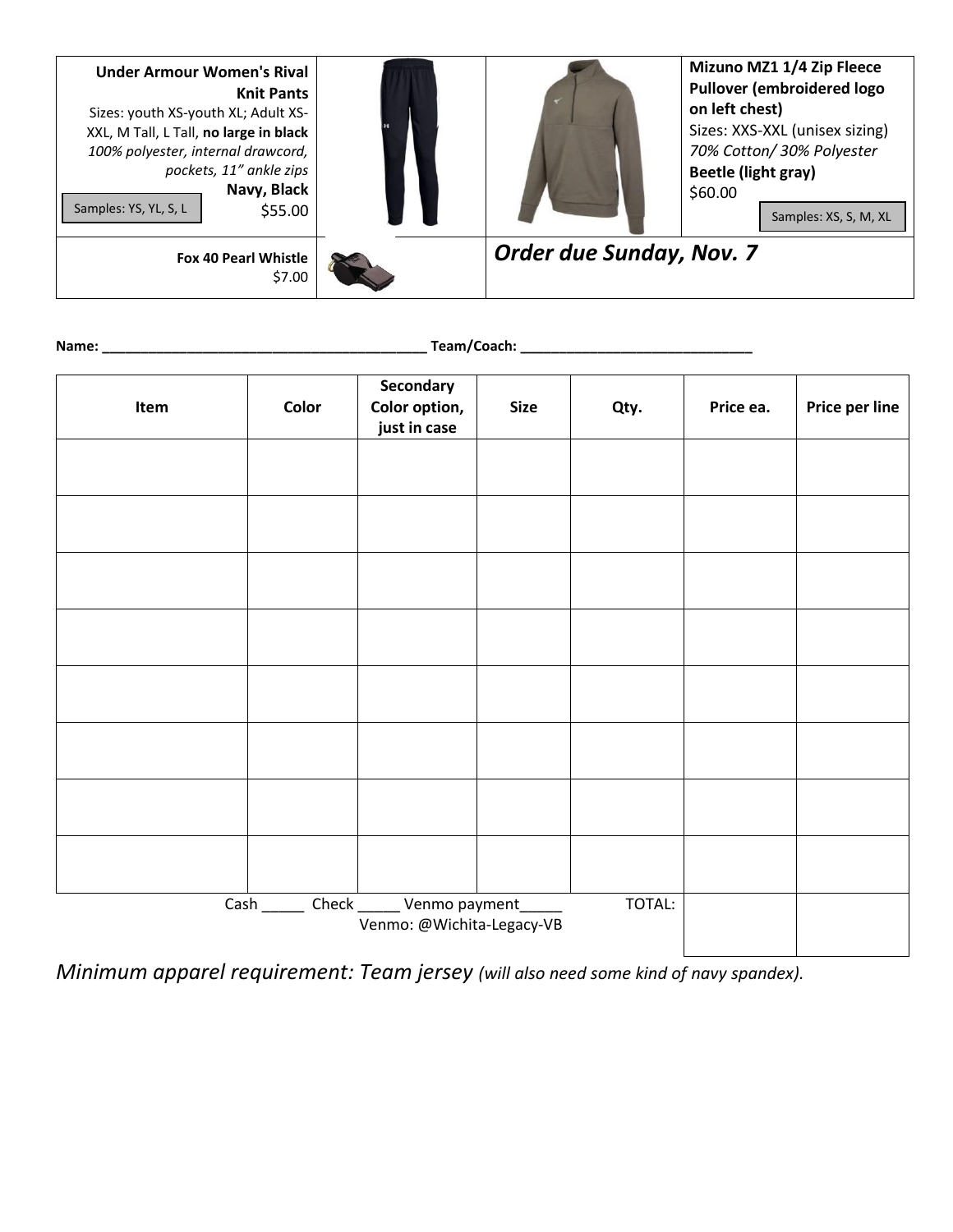## *Minimum apparel requirement: Team jersey (will also need some kind of navy spandex).*

(These are the exact same jerseys as last year. If yours still fits, you do not need to buy another one)



(These are new options for team jerseys.)

|                          | <b>Badger Women's Core V-neck Short Sleeve Jersey</b>                                  | 显 |
|--------------------------|----------------------------------------------------------------------------------------|---|
| Samples: YS, YL, S, M, L | Sizes: Youth XS-L; Adult XS-XXL                                                        |   |
|                          | Loose Fit; Badger Sport paneled shoulder for maximum movement                          |   |
|                          | 100% polyester moisture management/antimicrobial performance fabric                    |   |
|                          | <b>Team jersey in NAVY</b>                                                             |   |
|                          | Libero jersey: one of these colors (Teams can pick):                                   |   |
|                          | Gold, Hot Pink, Safety Yellow, Lime                                                    |   |
|                          | YS-YXL, Adult S-XXL (Lime: no adult XS; Safety Yellow: no AXXL; Gold: no YM or YL)     |   |
|                          | \$25. (includes numbering and logo charge)                                             |   |
|                          | Note this jersey is less than originally planned for. Surplus will be applied to fees. |   |